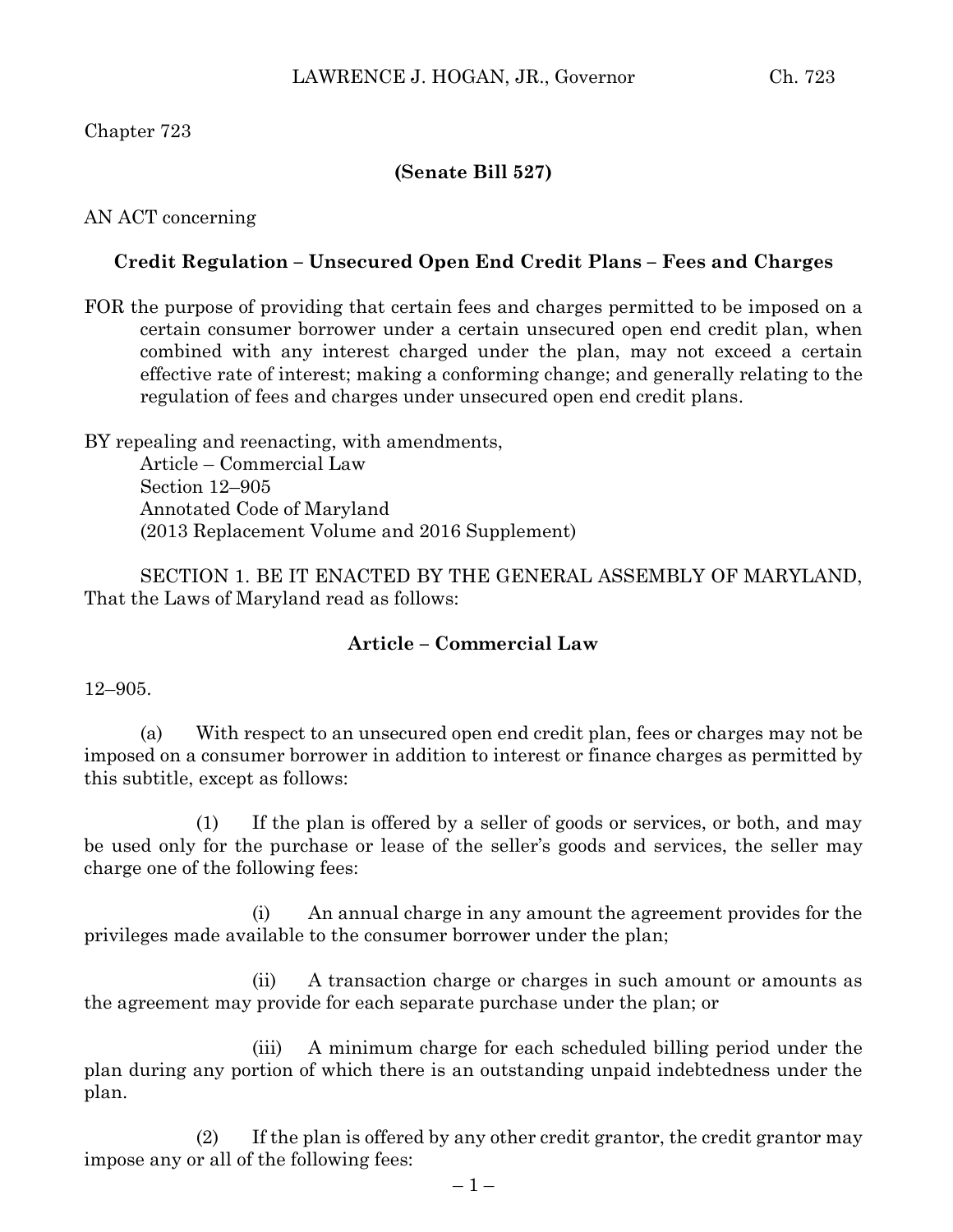(i) An annual charge in any amount the agreement provides for the privileges made available to the consumer borrower under the plan;

(ii) A transaction charge or charges in such amount or amounts as the agreement may provide for each separate purchase or loan under the plan; and

(iii) A minimum charge for each scheduled billing period under the plan during any portion of which there is an outstanding unpaid indebtedness under the plan.

(3) Notwithstanding the provisions of paragraph (2) of this subsection, if the credit agreement provides, a credit union may make loans or extend credit to its members incorporating the same terms and conditions as a federal credit union is permitted under federal law and regulations relating to:

(i) An over the limit fee assessed on a credit card account; and

(ii) Fees for ancillary and administrative services requested by the member, including:

1. Researching account records;

- 2. Providing duplicate statements and other documents; and
- 3. Expedited issuance of a duplicate or original credit card or

device.

(b) (1) Except as provided in subsection (f) of this section, with respect to a secured open end credit plan, fees or charges may not be imposed on a consumer borrower in addition to interest or finance charges except for actual and verifiable fees incurred by the credit grantor and not retained by the credit grantor for the following:

(i) Attorney's fees for services rendered in connection with the preparation, closing, or disbursement of the loan;

(ii) Any expense, tax, or charge paid to a governmental agency;

(iii) Examination of title, appraisal, or other costs necessary or appropriate to the security of the loan; and

(iv) Premiums for any insurance coverage permitted under this subtitle.

(2) The additional fees or charges permitted under this subsection may be imposed, charged, and collected at any time.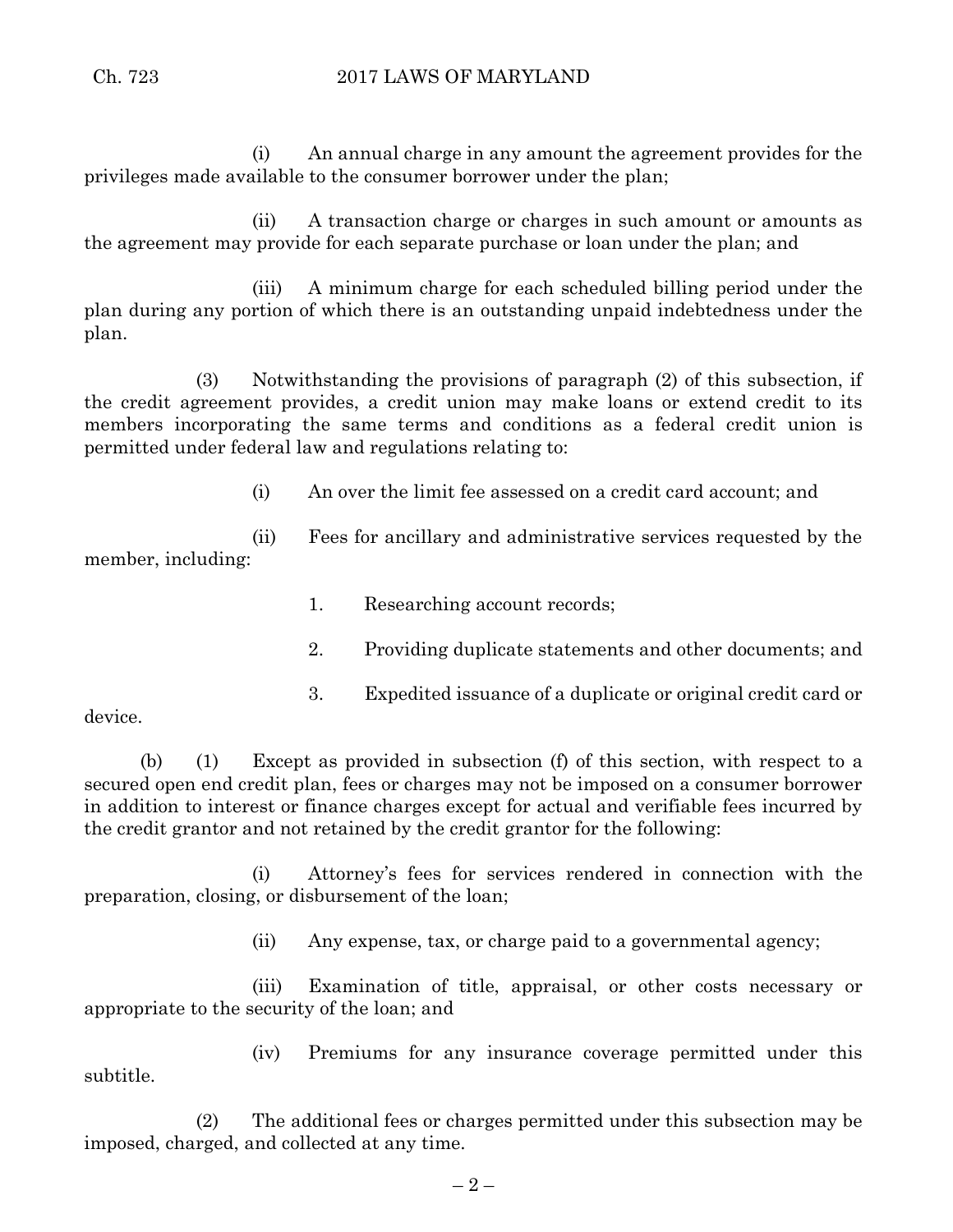(c) If a plan is established for a consumer borrower, a fee or charge may not be charged or collected unless the agreement concerning the plan permits the fee to be charged.

(d) If a plan is established for a nonconsumer borrower, the nonconsumer borrower and credit grantor may agree upon any terms concerning charges and fees.

(e) **(1)** For purposes of this section, the additional charges listed in subsections **[**(a)**] (A)(1) AND (3)**, (b), and (f) of this section are not interest or finance charges with respect to a plan.

# **(2) ANY FEES OR CHARGES PERMITTED UNDER SUBSECTION (A)(2) OF THIS SECTION, WHEN COMBINED WITH ANY INTEREST CHARGED, MAY NOT EXCEED AN EFFECTIVE RATE OF 33% PER ANNUM SIMPLE INTEREST.**

(f) (1) Subject to the provisions of paragraphs (2) through (8) of this subsection, a credit grantor of an open end credit plan that is secured by a deposit, savings, passbook, or other similar account or certificate of deposit may impose:

(i) An application fee not to exceed \$35; and

(ii) An annual charge not to exceed \$35 for the privileges made available to the consumer borrower under the plan.

(2) If an application to the plan is approved, the credit grantor shall credit the application fee:

(i) To the initial annual charge; and

(ii) If there is no annual charge, to the interest or finance charges under the plan.

(3) If an application to the plan is rejected, the credit grantor shall return the application fee to the applicant.

(4) Within 45 days after the receipt of the application, the credit grantor shall:

(i) Accept the application; or

(ii) Reject the application and return the application fee to the applicant.